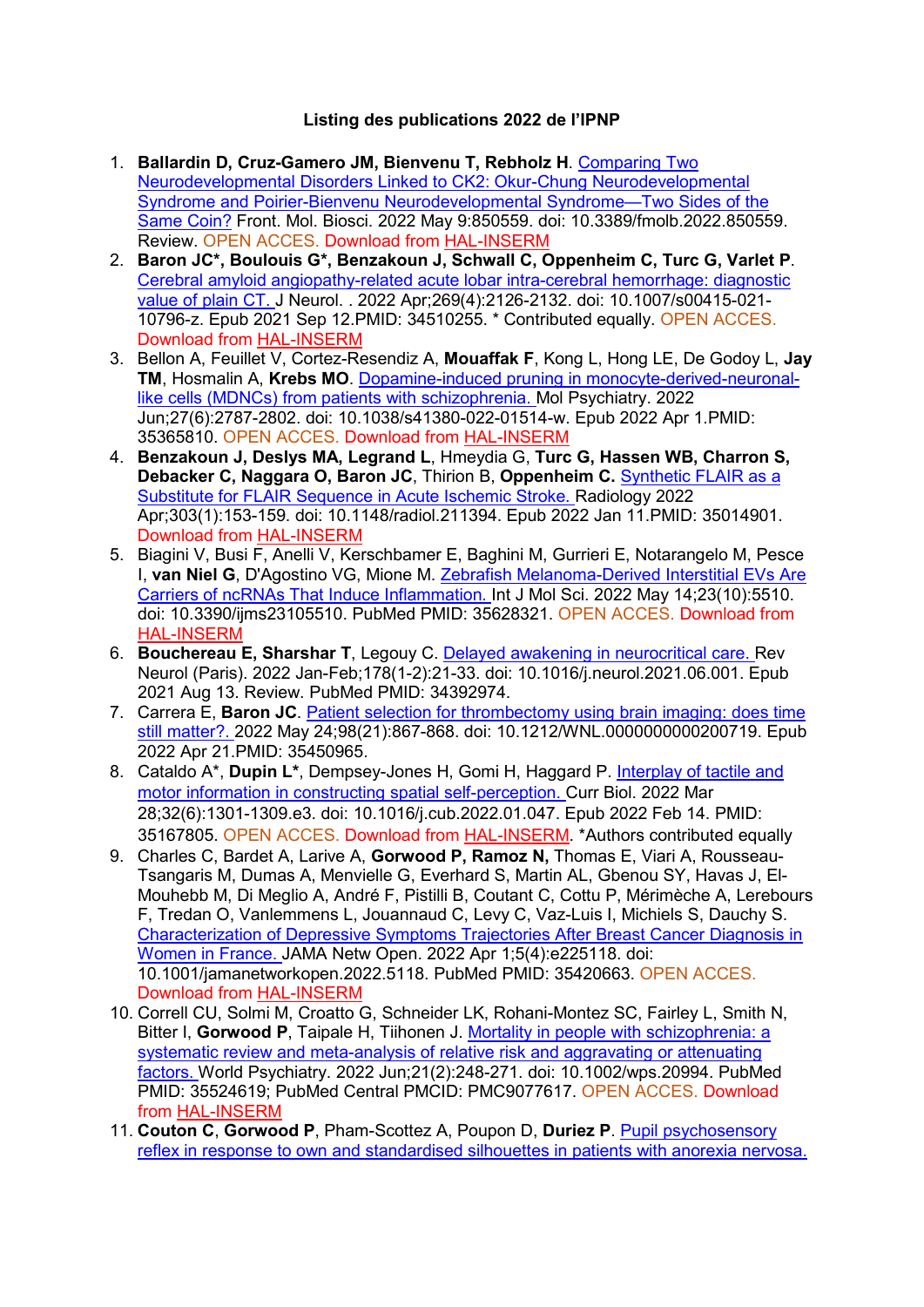Eur Eat Disord Rev. 2022 Mar;30(2):135-145. doi: 10.1002/erv.2881. Epub 2022 Jan 4.PMID: 34984760.

- 12. Crassard I, Berthet K, Lavallee P, Houot M, Payen D, **Baron JC**, Amarenco P, Lukaszewicz AC. [EXPRESS: Temporary application of Lower Body Positive Pressure](https://www.ncbi.nlm.nih.gov/pubmed/33759644/)  [improves intracranial velocities in symptomatic acute carotid occlusion or tight stenosis: a](https://www.ncbi.nlm.nih.gov/pubmed/33759644/)  [pilot study. I](https://www.ncbi.nlm.nih.gov/pubmed/33759644/)nt J Stroke. 2022 Mar;17(3):308-314. doi: 10.1177/17474930211008003. Epub 2021 Apr 15.PMID: 33759644.
- 13. Cresto N, **Lebrun N**, Dumont F, Letourneur F, **Billuart P\***, Rouach N\*. [Hippocampal](https://www.ncbi.nlm.nih.gov/pubmed/35563851/)  [Excitatory Synaptic Transmission and Plasticity Are Differentially Altered during Postnatal](https://www.ncbi.nlm.nih.gov/pubmed/35563851/)  [Development by Loss of the X-Linked Intellectual Disability Protein Oligophrenin-1. C](https://www.ncbi.nlm.nih.gov/pubmed/35563851/)ells. 2022 May 5;11(9). doi: 10.3390/cells11091545. PubMed PMID: 35563851; PubMed Central PMCID: PMC9105236. \* authors contributed equally. OPEN ACCES. Download from [HAL-INSERM](https://www.hal.inserm.fr/inserm-03684170)
- 14. Császár E, Lénárt N, Cserép C, Környei Z, Fekete R, Pósfai B, Balázsfi D, Hangya B, Schwarcz AD, Szabadits E, Szöllősi D, Szigeti K, Máthé D, West BL, Sviatkó K, Brás AR, **Mariani JC**, Kliewer A, **Lenkei Z**, Hricisák L, Benyó Z, Baranyi M, Sperlágh B, Menyhárt Á, Farkas E, Dénes Á. [Microglia modulate blood flow, neurovascular coupling, and](https://www.ncbi.nlm.nih.gov/pubmed/35201268/)  [hypoperfusion via purinergic actions. J](https://www.ncbi.nlm.nih.gov/pubmed/35201268/) Exp Med. 2022 Mar 7;219(3). doi: 10.1084/jem.20211071. Epub 2022 Feb 24. PubMed PMID: 35201268; PubMed Central PMCID: PMC8932534. OPEN ACCES. Download from [HAL-INSERM](https://www.hal.inserm.fr/inserm-03626089)
- 15. Duloquin G, Ferrigno M, **Hassen WB**, Kyheng M, Bricout N, **Boulouis G, Seners P**, Labreuche J, Turc G, Naggara O, Cordonnier C, Henon H, Pasi M. Pre-treatment [lesional volume in older stroke patients treated with endovascular treatment. I](https://www.ncbi.nlm.nih.gov/pubmed/35225745/)nt J Stroke. 2022 Feb 28;:17474930211068657. doi: 10.1177/17474930211068657. [Epub ahead of print] PubMed PMID: 35225745.
- 16. **Dupin L**, Cuenca M, **Baron JC**, Maier MA, **Lindberg PG**. [Shrinking of spatial hand](https://www.ncbi.nlm.nih.gov/pubmed/34883309/)  [representation but not of objects across the lifespan. C](https://www.ncbi.nlm.nih.gov/pubmed/34883309/)ortex. 2022 Jan;146:173-185. doi: 10.1016/j.cortex.2021.10.009. Epub 2021 Nov 15. PubMed PMID: 34883309.
- 17. **Duriez P**, Mastellari T, **Viltart O, Gorwood P**. [Clinical meaning of body temperatures in](https://www.ncbi.nlm.nih.gov/pubmed/35037343/)  [anorexia nervosa and bulimia nervosa. E](https://www.ncbi.nlm.nih.gov/pubmed/35037343/)ur Eat Disord Rev. 2022 Mar;30(2):124-134. doi: 10.1002/erv.2886. Epub 2022 Jan 17.PMID: 35037343.
- 18. Ferreira JV, da Rosa Soares A, Ramalho J, Máximo Carvalho C, Cardoso MH, Pintado P, Carvalho AS, Beck HC, Matthiesen R, Zuzarte M, Girão H, **van Niel G**, Pereira P. [LAMP2A regulates the loading of proteins into exosomes. S](https://www.ncbi.nlm.nih.gov/pubmed/35333565/)ci Adv. 2022 Mar 25;8(12):eabm1140. doi: 10.1126/sciadv.abm1140. Epub 2022 Mar 25. PubMed PMID: 35333565. OPEN ACCES. Download from [HAL-INSERM](https://www.hal.inserm.fr/inserm-03634917)
- 19. **Forestier G, Agbonon R**, Bricout N, **Benhassen W, Turc G**, Bretzner M, Pasi M, **Benzakoun J, Seners P**, Personnic T, **Legrand L, Trystram D, Rodriguez-Regent C**, Charidimou A, Rost NS, Bracard S, Clarençon F, Eker OF, Nighoghossian N, Cordonnier **C, Oppenheim C, Naggara O**, Henon H, **Boulouis G**. [Small vessel disease and](https://www.ncbi.nlm.nih.gov/pubmed/35384484/)  [collaterals in ischemic stroke patients treated with thrombectomy. J](https://www.ncbi.nlm.nih.gov/pubmed/35384484/) Neurol. 2022 Apr 6;. doi: 10.1007/s00415-022-11099-7. [Epub ahead of print] PubMed PMID: 35384484.
- 20. **Forestier G, Dusonchet A**, Lun F, **Boulouis G**. [Sudden coma onset following](https://www.ncbi.nlm.nih.gov/pubmed/34755322/)  [simultaneous bilateral carotid occlusion. A](https://www.ncbi.nlm.nih.gov/pubmed/34755322/)cta Neurol Belg. 2022 Feb;122(1):213-214. doi: 10.1007/s13760-021-01831-x. Epub 2021 Nov 9. PubMed PMID: 34755322. Download from [HAL-INSERM](https://hal.archives-ouvertes.fr/inserm-03428470)
- 21. Foroutan A, Haghshenas S, Bhai P, Levy MA, Kerkhof J, McConkey H, Niceta M, Ciolfi A, Pedace L, Miele E, Genevieve D, Heide S, Alders M, Zampino G, Merla G, Fradin M, Bieth E, Bonneau D, Dieterich K, Fergelot P, Schaefer E, Faivre L, Vitobello A, Maitz S, Fischetto R, Gervasini C, Piccione M, van de Laar I, Tartaglia M, Sadikovic B, **Lebre A-S**[.](https://www.mdpi.com/1422-0067/23/3/1815)  [Clinical Utility of a Unique Genome-Wide DNA Methylation Signature for](https://www.mdpi.com/1422-0067/23/3/1815) *KMT2A*-Related [Syndrome.](https://www.mdpi.com/1422-0067/23/3/1815) Int. J. Mol. Sci. Int J Mol Sci. 2022 Feb 5;23(3):1815. doi: 10.3390/ijms23031815. OPEN ACCES. Download from [HAL-INSERM](https://www.hal.inserm.fr/inserm-03561254)
- 22. Foucher JR, Jeanjean LC, de Billy CC, Pfuhlmann B, Clauss JME, Obrecht A, Mainberger O, Vernet R, Arcay H, Schorr B, Weibel S, Walther S, van Harten PN,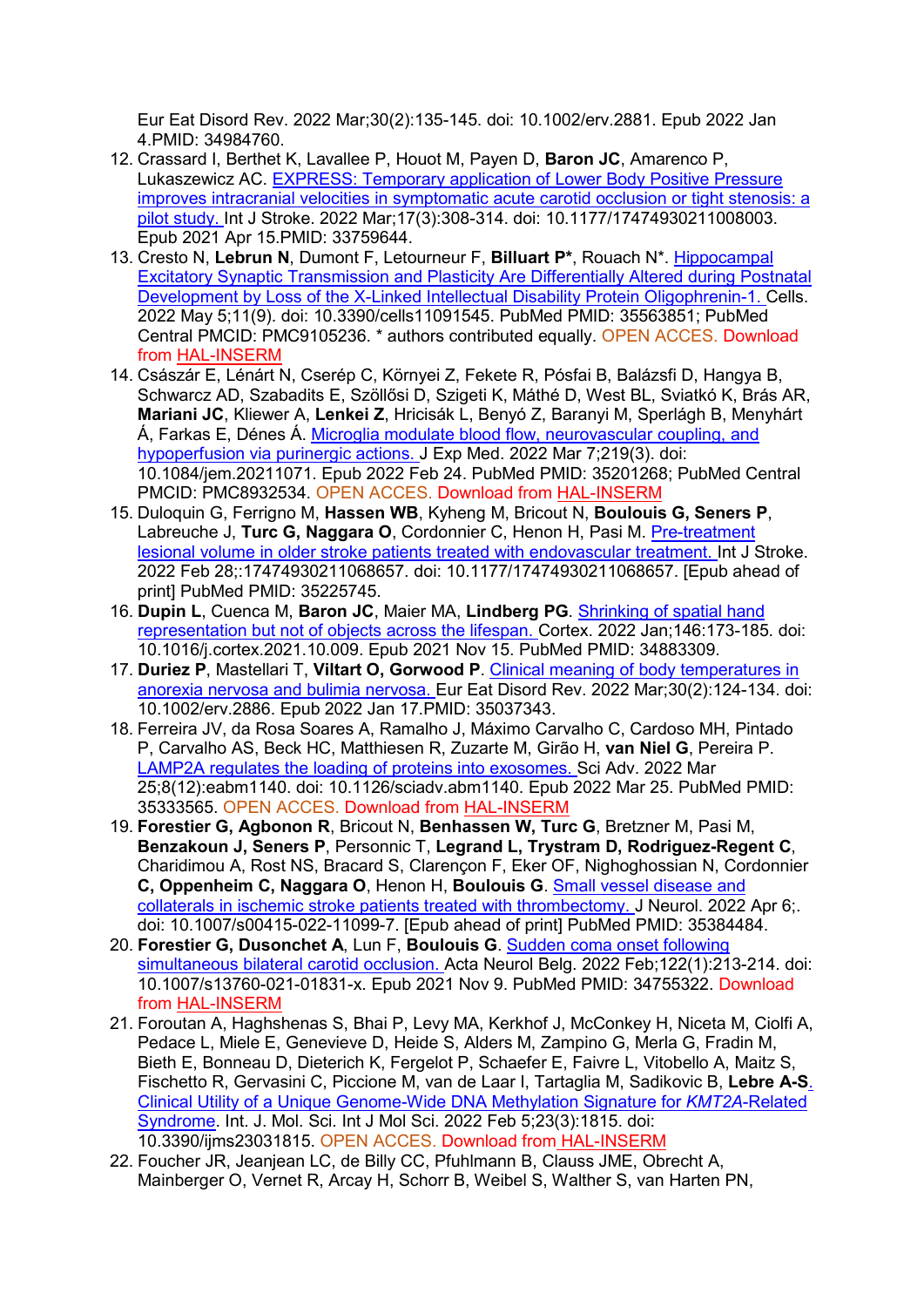Waddington JL, Cuesta MJ, Peralta V, **Dupin L**, Sambataro F, Morrens M, Kubera KM, Pieters LE, Stegmayer K, Strik W, Wolf CR, Jabs BE, Arms M, Garcia C, Hanke M, Elowe J, Bartsch A, Berna F, Hirjak D. [The polysemous concepts of psychomotricity and](https://www.ncbi.nlm.nih.gov/pubmed/34942409/)  [catatonia: A European multi-consensus perspective. E](https://www.ncbi.nlm.nih.gov/pubmed/34942409/)ur Neuropsychopharmacol. 2022 Mar;56:60-73. doi: 10.1016/j.euroneuro.2021.11.008. Epub 2021 Dec 20. Review. PubMed PMID: 34942409.

- 23. **Frajerman A**, Colle R, Hozer F, Deflesselle E, Rotenberg S, Chappell K, Corruble E, Costemale-Lacoste JF. [Psychological distress among outpatient physicians in private](https://www.ncbi.nlm.nih.gov/pubmed/35447507/)  [practice linked to COVID-19 and related mental health during the second lockdown. J](https://www.ncbi.nlm.nih.gov/pubmed/35447507/) Psychiatr Res. 2022 Apr 12;151:50-56. doi: 10.1016/j.jpsychires.2022.04.003. Online ahead of print.PMID: 35447507 OPEN ACCES. Download from [HAL-INSERM](https://www.hal.inserm.fr/inserm-03650397)
- 24. **Frajerman A**, Rolland F, Falissard B, Bertschy G, Diquet B, Marra D. [COVID-19](https://www.ncbi.nlm.nih.gov/pubmed/35597464/)  [pandemic's impact on French Health Students: A cross-sectional study during the third](https://www.ncbi.nlm.nih.gov/pubmed/35597464/)  [wave. J](https://www.ncbi.nlm.nih.gov/pubmed/35597464/) Affect Disord. 2022 May 18;311:165-172. doi: 10.1016/j.jad.2022.05.087. Online ahead of print.PMID 35597464. OPEN ACCES. Download from [HAL-INSERM](https://www.hal.inserm.fr/inserm-03684251)
- 25. **Hoertel N**, Sánchez-Rico M, Muela P, Abellán M, Blanco C, Leboyer M, Cougoule C, Gulbins E, Kornhuber J, Carpinteiro A, Becker KA, Vernet R, Beeker N, Neuraz A, Alvarado JM, Herrera-Morueco JJ, Airagnes G, **Lemogne C**, Limosin F. [Risk of death in](https://www.ncbi.nlm.nih.gov/pubmed/35013734/)  [individuals hospitalized for COVID-19 with and without psychiatric disorders: an](https://www.ncbi.nlm.nih.gov/pubmed/35013734/)  [observational multicenter study in France. B](https://www.ncbi.nlm.nih.gov/pubmed/35013734/)iol Psychiatry Glob Open Sci. 2022 Jan 4;. doi: 10.1016/j.bpsgos.2021.12.007. [Epub ahead of print] PubMed PMID: 35013734; PubMed Central PMCID: PMC8730644. OPEN ACCES. Download from [HAL-INSERM](https://www.hal.inserm.fr/inserm-03536917)
- 26. Huberfeld G, **Pallud J**, Drouin E, Hautecoeur P. [On St Teresa of Avila's mysticism:](https://www.ncbi.nlm.nih.gov/pubmed/35574821/)  [epilepsy and/or ecstasy?. B](https://www.ncbi.nlm.nih.gov/pubmed/35574821/)rain. 2022 May 16:awac183. doi: 10.1093/brain/awac183. Online ahead of print.PMID: 35574821.
- 27. **Iftimovici A, Chaumette B**, Duchesnay E, **Krebs MO**. [Brain anomalies in early](https://www.sciencedirect.com/science/article/abs/pii/S0149763422002056)  [psychosis : from secondary to primary Psychosis.](https://www.sciencedirect.com/science/article/abs/pii/S0149763422002056) Neurosci. Biobehav. Rev. 2022 May 31:104716. doi: 10.1016/j.neubiorev.2022.104716. Online ahead of print. PMID: 35661683 Review. Download from [HAL-INSERM](https://www.hal.inserm.fr/inserm-03684095)
- 28. Jannelli G, **Moiraghi A**, Paun L, Cuvinciuc V, Bartoli A, Tessitore E. [Atlantoaxial posterior](https://www.ncbi.nlm.nih.gov/pubmed/34993554/)  [screw fixation using intra-operative spinal navigation with three-dimensional isocentric C](https://www.ncbi.nlm.nih.gov/pubmed/34993554/)[arm fluoroscopy. I](https://www.ncbi.nlm.nih.gov/pubmed/34993554/)nt Orthop. 2022 Feb;46(2):321-329. doi: 10.1007/s00264-021-05276-y. Epub 2022 Jan 7.PMID: 34993554.
- 29. Jannelli G, **Moiraghi A**, Paun L, Tessitore E, Dayer R, Bartoli A. [Severe Basilar](https://www.ncbi.nlm.nih.gov/pubmed/35296931/)  [impression in osteogenesis imperfecta treated with halo gravity traction,](https://www.ncbi.nlm.nih.gov/pubmed/35296931/)  [occipitocervicothoracic fusion, foramen magnum and upper cervical decompression and](https://www.ncbi.nlm.nih.gov/pubmed/35296931/)  [expansive duroplasty: a technical note. C](https://www.ncbi.nlm.nih.gov/pubmed/35296931/)hilds Nerv Syst. 2022 May;38(5):991-995. doi: 10.1007/s00381-022-05495-7. Epub 2022 Mar 16.PMID: 35296931.
- 30. Katsanos AH, Psychogios K, **Turc G**, Sacco S, de Sousa DA, De Marchis GM, Palaiodimou L, Filippou DK, Ahmed N, Sarraj A, Menon BK, Tsivgoulis G. [Off-Label Use](https://www.ncbi.nlm.nih.gov/pubmed/35357458/)  [of Tenecteplase for the Treatment of Acute Ischemic Stroke: A Systematic Review and](https://www.ncbi.nlm.nih.gov/pubmed/35357458/)  [Meta-analysis. J](https://www.ncbi.nlm.nih.gov/pubmed/35357458/)AMA Netw Open. 2022 Mar 1;5(3):e224506. doi: 10.1001/jamanetworkopen.2022.4506. PubMed PMID: 35357458. OPEN ACCES. Download from [HAL-INSERM](https://www.hal.inserm.fr/inserm-03629093)
- 31. Ladwig KH, Baghai TC, Doyle F, Hamer M, Herrmann-Lingen C, Kunschitz E, **Lemogne C**, Beresnevaite M, Compare A, von Känel R, Sager HB, Kop WJ. [Mental health-related](https://www.ncbi.nlm.nih.gov/pubmed/35104845/)  [risk factors and interventions in patients with heart failure: a position paper endorsed by](https://www.ncbi.nlm.nih.gov/pubmed/35104845/)  [the European Association of Preventive Cardiology \(EAPC\). E](https://www.ncbi.nlm.nih.gov/pubmed/35104845/)ur J Prev Cardiol. 2022 May 25;29(7):1124-1141. doi: 10.1093/eurjpc/zwac006. PubMed PMID: 35104845. OPEN ACCES. Download from [HAL-INSERM](https://www.hal.inserm.fr/inserm-03690290)
- 32. Lanvin V, Vulser H, Vinant V, Chatellier G, Airagnes G, **Hoertel N, Limosin F, Lemogne C**. [Early liaison psychiatry consultations and general hospital readmission: A](https://www.ncbi.nlm.nih.gov/pubmed/35461163/)  [retrospective cohort study. G](https://www.ncbi.nlm.nih.gov/pubmed/35461163/)en Hosp Psychiatry. 2022 Mar 21;77:29-36. doi: 10.1016/j.genhosppsych.2022.03.007. Online ahead of print.PMID: 35461163.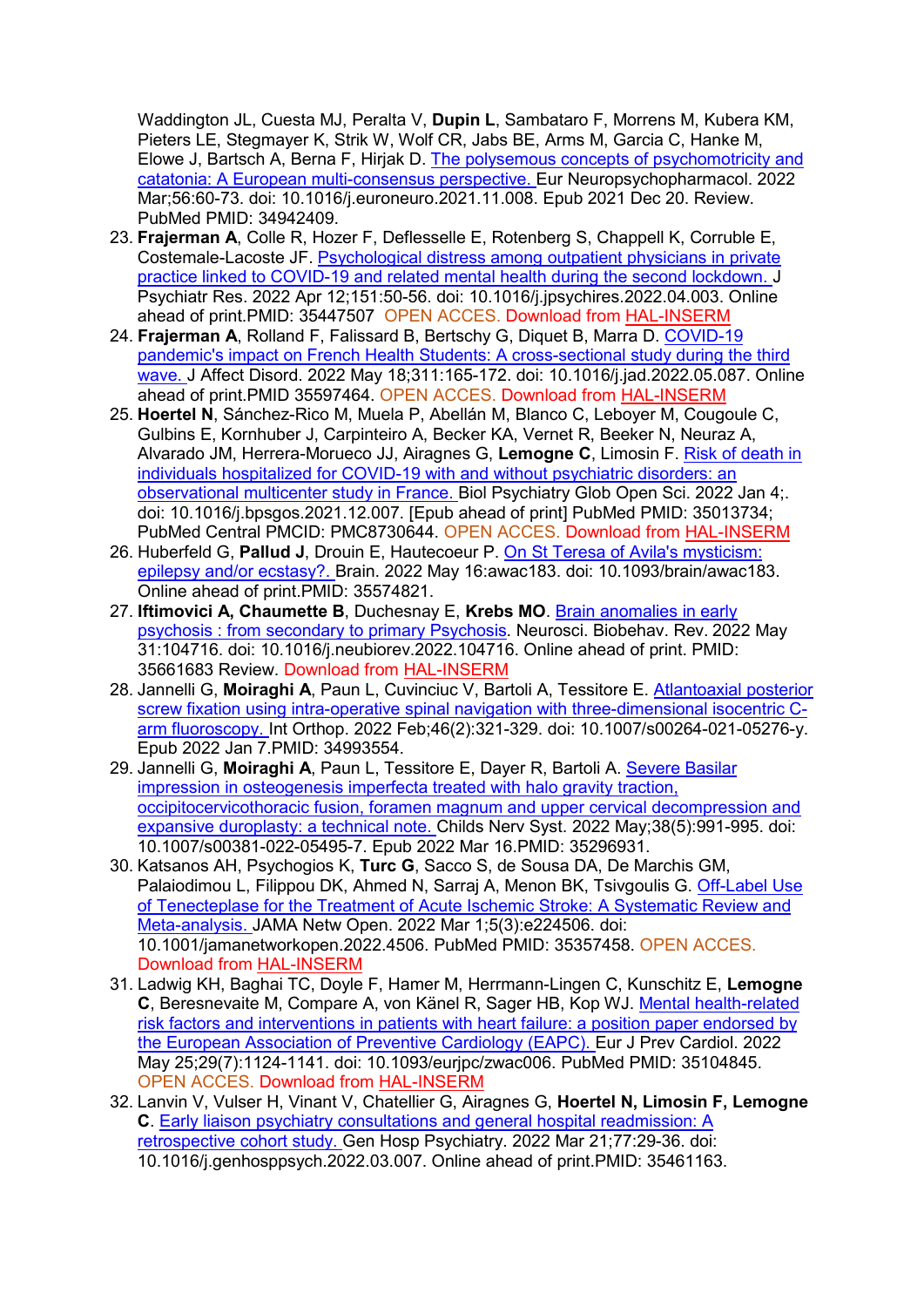- 33. **Lemogne C**, Matta J, Robineau O. [Serology Test Results and Other Important](https://www.ncbi.nlm.nih.gov/pubmed/35311915/)  [Characteristics of Patients With Persistent COVID-19 Symptoms-Reply. J](https://www.ncbi.nlm.nih.gov/pubmed/35311915/)AMA Intern Med. 20222022 May 1;182(5):577-578. doi: 10.1001/jamainternmed.2022.0424.PMID: 35311915.
- 34. Lengvenyte A, Aouizerate B, Aubin V, Loftus J, Marlinge E, Belzeaux R, **Dubertret C**, Gard S, Haffen E, Schwan R, Llorca PM, Passerieux C, Roux P, Polosan M, Etain B, Leboyer M, Courtet P, Olié E. [Violent suicide attempt history in elderly patients with](https://www.ncbi.nlm.nih.gov/pubmed/34606799/)  [bipolar disorder: The role of sex, abdominal obesity, and verbal memory: Results from](https://www.ncbi.nlm.nih.gov/pubmed/34606799/)  [the FACE-BD cohort \(FondaMental Advanced center of Expertise for Bipolar Disorders\).](https://www.ncbi.nlm.nih.gov/pubmed/34606799/)  J Affect Disord. 2022 Jan 1;296:265-276. doi: 10.1016/j.jad.2021.09.097. Epub 2021 Oct 1. PubMed PMID: 34606799.
- 35. Leroy A, Cottencin O, Labreuche J, Mascarel P, De Pourtales MA, Molenda S, Paget V, **Lemogne C**, Bougerol T, Gregory T, Chantelot C, Demarty AL, Meyer S, Warembourg F, Duhem S, Vaiva G. Four Questions Nurses Can Ask to Predict PTSD 1 Year After a [Motor Vehicle Crash. J](https://www.ncbi.nlm.nih.gov/pubmed/35275108/) Trauma Nurs. 2022 Mar-Apr 01;29(2):70-79. doi: 10.1097/JTN.0000000000000638. PubMed PMID: 35275108.
- 36. Malandain L, Leygues M, **Thibaut F**. [Antipsychotic drug dose in real-life settings results](https://pubmed.ncbi.nlm.nih.gov/34420073/)  [from a Nationwide Cohort Study.](https://pubmed.ncbi.nlm.nih.gov/34420073/) Eur Arch Psychiatry Clin Neurosci. 2022 Jun;272(4):583-590. doi: 10.1007/s00406-021-01322-3. Epub 2021 Aug 22.PMID: 34420073
- 37. Marchand A, Sarchione A, Athanasopoulos PS, Roy HB, Goveas L, Magnez R, Drouyer M, Emanuele M, Ho FY, Liberelle M, Melnyk P, Lebègue N, Thuru X, Nichols RJ, Greggio E, Kortholt A, **Galli T**, Chartier-Harlin MC, Taymans JM. [A Phosphosite Mutant Approach](https://www.ncbi.nlm.nih.gov/pubmed/35326469/)  [on LRRK2 Links Phosphorylation and Dephosphorylation to Protective and Deleterious](https://www.ncbi.nlm.nih.gov/pubmed/35326469/)  [Markers, Respectively. C](https://www.ncbi.nlm.nih.gov/pubmed/35326469/)ells. 2022 Mar 17;11(6) ):1018. doi: 10.3390/cells11061018. PubMed PMID: 35326469; PubMed Central PMCID: PMC8946913. OPEN ACCES. Download from [HAL-INSERM](https://www.hal.inserm.fr/inserm-03625821)
- 38. Michelis S, **Danglot L**, Vauchelles R, Klymchenko AS, Collot M. [Imaging and Measuring](https://www.ncbi.nlm.nih.gov/pubmed/35377610/)  [Vesicular Acidification with a Plasma Membrane-Targeted Ratiometric pH Probe. A](https://www.ncbi.nlm.nih.gov/pubmed/35377610/)nal Chem. 2022 Apr 19;94(15):5996-6003. doi: 10.1021/acs.analchem.2c00574. Epub 2022 Apr 4. PubMed PMID: 35377610.
- 39. Mion D, Bunel L, **Heo P**, Pincet F. [The beginning and the end of SNARE-induced](https://www.ncbi.nlm.nih.gov/pubmed/35622519/)  [membrane fusion. F](https://www.ncbi.nlm.nih.gov/pubmed/35622519/)EBS Open Bio. 2022 May 27;. doi: 10.1002/2211-5463.13447. [Epub ahead of print] Review. PubMed PMID: 35622519. OPEN ACCES. Download from [HAL-](https://www.hal.inserm.fr/inserm-03684267)[INSERM](https://www.hal.inserm.fr/inserm-03684267)
- 40. Mullins et al. (**Duriez P, Gorwood P, Ramoz N, Krebs MO, Chaumette B**). [Dissecting](https://www.ncbi.nlm.nih.gov/pubmed/34861974/)  [the Shared Genetic Architecture of Suicide Attempt, Psychiatric Disorders, and Known](https://www.ncbi.nlm.nih.gov/pubmed/34861974/)  [Risk Factors. B](https://www.ncbi.nlm.nih.gov/pubmed/34861974/)iol Psychiatry. 2022 Feb 1;91(3):313-327. doi: 10.1016/j.biopsych.2021.05.029. Epub 2021 Sep 9. PubMed PMID: 34861974. OPEN ACCES. Download from [HAL-INSERM](https://hal.archives-ouvertes.fr/hal-03496948)
- 41. Muratoglu SC, Charette MF, Galis ZS, Greenstein AS, Daugherty A, **Joutel A**, Kozel BA, Wilcock DM, Collins EC, Sorond FA, Howell GR, Hyacinth HI, Lloyd KKC, Stenmark KR, Boehm M, Kahn ML, Corriveau R, Wells S, Bussey TJ, Sukoff Rizzo SJ, Iruela-Arispe ML. [Perspectives on Cognitive Phenotypes and Models of Vascular Disease. A](https://www.ncbi.nlm.nih.gov/pubmed/35510549/)rterioscler Thromb Vasc Biol. 2022 May 5;:101161ATVBAHA122317395. doi: 10.1161/ATVBAHA.122.317395. [Epub ahead of print] Review. PubMed PMID: 35510549.
- 42. Oka F, Lee JH, Yuzawa I, Li M, von Bornstaedt D, Eikermann-Haerter K, Qin T, Chung DY, Sadeghian H, Seidel JL, Imai T, Vuralli D, Platt RF, Nelson MT, **Joutel A**, Sakadzic S, Ayata C. [CADASIL mutations sensitize the brain to ischemia via spreading](https://www.ncbi.nlm.nih.gov/pubmed/35202003/)  [depolarizations and abnormal extracellular potassium homeostasis. J](https://www.ncbi.nlm.nih.gov/pubmed/35202003/) Clin Invest. 2022 Apr 15;132(8):e149759. doi: 10.1172/JCI149759. PubMed PMID: 35202003. OPEN ACCES. Download from [HAL-INSERM](https://www.hal.inserm.fr/inserm-03625838)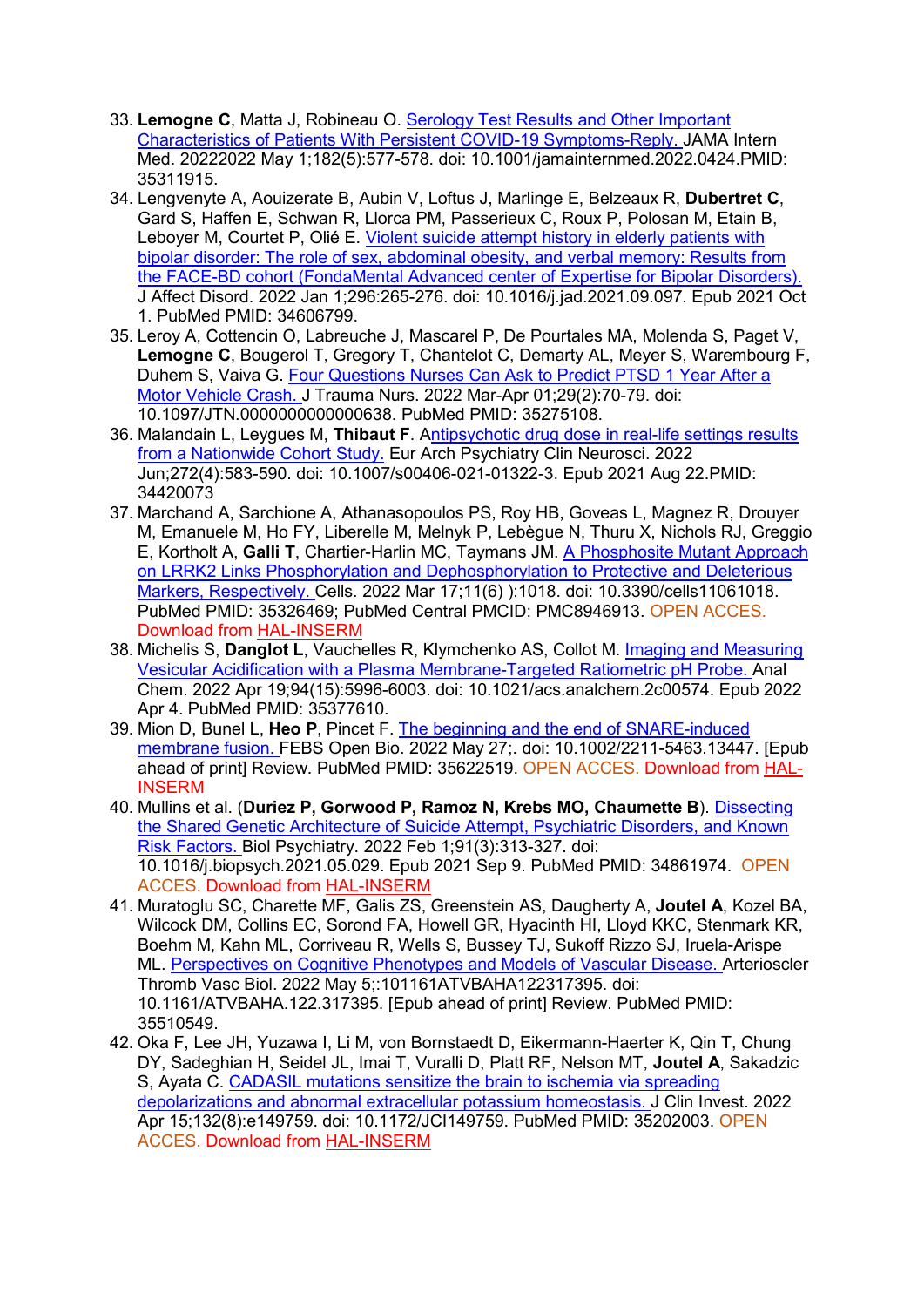- 43. Olié E, Le Bars E, Deverdun J, **Oppenheim C**, Courtet P, **Cachia A**. [The effect of early](https://www.ncbi.nlm.nih.gov/pubmed/35292795/)  [trauma on suicidal vulnerability depends on fronto-insular sulcation. C](https://www.ncbi.nlm.nih.gov/pubmed/35292795/)ereb Cortex. 2022 Mar 16;. doi: 10.1093/cercor/bhac104. [Epub ahead of print] PubMed PMID: 35292795
- 44. **Pallud J**, Huberfeld G, **Dezamis E**, Peeters S, **Moiraghi A, Gavaret M**, **Guinard E**, Dhermain F, **Varlet P, Oppenheim C**, Chrétien F, **Roux A, Zanello M**. [Effect of](https://www.ncbi.nlm.nih.gov/pubmed/34675100/)  Levetiracetam Use [Duration on Overall Survival of Isocitrate Dehydrogenase Wildtype](https://www.ncbi.nlm.nih.gov/pubmed/34675100/)  [Glioblastoma in Adults: An Observational Study. N](https://www.ncbi.nlm.nih.gov/pubmed/34675100/)eurology. 2022 Jan 11;98(2):e125 e140. doi: 10.1212/WNL.0000000000013005. Epub 2021 Oct 21. PMID: 34675100. Download from [HAL-INSERM](https://www.hal.inserm.fr/inserm-03421138)
- 45. **Pallud J**, Huberfeld G. [Time to dispense with antiepileptic drug prophylaxis in brain tumor](https://www.ncbi.nlm.nih.gov/pubmed/35039165/)  [surgery?. N](https://www.ncbi.nlm.nih.gov/pubmed/35039165/)eurochirurgie. 2022 Feb;68(2):148-149. doi: 10.1016/j.neuchi.2021.12.003. Epub 2021 Dec 31.PMID: 35039165.
- 46. Peyre H, Barret S, Landman B, Blanco C, Ellul P, **Limosin F, Hoertel N**, Delorme R. [Age](https://www.ncbi.nlm.nih.gov/pubmed/35489557/)  of onset of social anxiety [disorder and psychiatric and mental health outcomes: Results](https://www.ncbi.nlm.nih.gov/pubmed/35489557/)  [from a nationally representative study. J](https://www.ncbi.nlm.nih.gov/pubmed/35489557/) Affect Disord. 2022 Jul 15;309:252-258. doi: 10.1016/j.jad.2022.04.149. Epub 2022 Apr 27.PMID: 35489557.
- 47. Pineau G, Jean E, Romo L, Villemain F, Poupon D, **Gorwood P**. [Skin conductance while](https://www.ncbi.nlm.nih.gov/pubmed/35101794/)  [facing emotional pictures at day 7 helps predicting antidepressant response at three](https://www.ncbi.nlm.nih.gov/pubmed/35101794/)  [months in patients with a major depressive episode. P](https://www.ncbi.nlm.nih.gov/pubmed/35101794/)sychiatry Res. 2022 Mar;309:114401. doi: 10.1016/j.psychres.2022.114401. Epub 2022 Jan 17.PMID: 35101794.
- 48. Pouls C, Jeandarme I, Al-Taiar H, Bradford J, Canton W, Kristiansson M, **Thibaut F**, Verreyt V, Konrad N. [Criminal responsibility evaluations: Benchmarking in different](https://www.ncbi.nlm.nih.gov/pubmed/35066422/)  [countries. I](https://www.ncbi.nlm.nih.gov/pubmed/35066422/)nt J Law Psychiatry. 2022 Mar-Apr;81:101775. doi: 10.1016/j.ijlp.2022.101775. Epub 2022 Jan 20.PMID: 35066422 Review.
- 49. **Rabah A, Le Boterff Q, Carment L, Bendjemaa N, Térémetz M, Dupin L**, Cuenca M, **Mas JL, Krebs MO,** Maier MA, **Lindberg PG**. [A novel tablet-based application for](https://www.ncbi.nlm.nih.gov/pubmed/35331273/)  [assessment of manual dexterity and its components: a reliability and validity study in](https://www.ncbi.nlm.nih.gov/pubmed/35331273/)  [healthy subjects. J](https://www.ncbi.nlm.nih.gov/pubmed/35331273/) Neuroeng Rehabil. 2022 Mar 24;19(1):35. doi: 10.1186/s12984-022- 01011-9.PMID: 35331273 OPEN ACCES. Download from [HAL-INSERM](https://www.hal.inserm.fr/inserm-03624404)
- 50. Rep C, Peyre H, Sánchez-Rico M, Blanco C, Dosquet M, Schuster JP, **Limosin F, Hoertel N**. [Contributing factors to heterogeneity in the timing of the onset of major](https://www.ncbi.nlm.nih.gov/pubmed/34952114/)  [depressive episode: Results from a national study. J](https://www.ncbi.nlm.nih.gov/pubmed/34952114/) Affect Disord. 2022 Feb 15;299:585- 595. doi: 10.1016/j.jad.2021.12.082. Epub 2021 Dec 22. PubMed PMID: 34952114.
- 51. Rolland F, **Frajerman A**, Falissard B, Bertschy G, Diquet B, Marra D. [Impact of the first](https://www.ncbi.nlm.nih.gov/pubmed/35221022/)  [wave of the COVID-19 pandemic on French Health students. E](https://www.ncbi.nlm.nih.gov/pubmed/35221022/)ncephale. 2022 Feb 4; doi: 10.1016/j.encep.2021.12.004. [Epub ahead of print] PubMed PMID: 35221022; PubMed Central PMCID: PMC8813577. OPEN ACCES. Download from [HAL-INSERM](https://www.hal.inserm.fr/inserm-03684445)
- 52. Rolland F, Hadouiri N, Haas-Jordache A, Gouy E, Mathieu L, Goulard A, Morvan Y, **Frajerman A**. [Mental health and working conditions among French medical students: A](https://www.ncbi.nlm.nih.gov/pubmed/35276314/)  [nationwide study. J](https://www.ncbi.nlm.nih.gov/pubmed/35276314/) Affect Disord. 2022 Jun 1;306:124-130. doi: 10.1016/j.jad.2022.03.001. Epub 2022 Mar 8. PubMed PMID: 35276314; PubMed Central PMCID: PMC8902864. OPEN ACCES.Download from [HAL-INSERM](https://www.hal.inserm.fr/inserm-03684443)
- 53. Rolland F, Hadouiri N, Haas-Jordache A, Gouy E, Mathieu L, Goulard A, Morvan Y, **Frajerman A**. [Corrigendum to "Mental health and working conditions among French](https://www.ncbi.nlm.nih.gov/pubmed/35430097/)  [medical students: A nationwide study" \[J. Affective Disord. 306 \(2022\) 124-130\]. J](https://www.ncbi.nlm.nih.gov/pubmed/35430097/) Affect Disord. 2022 Apr 13;. doi: 10.1016/j.jad.2022.04.017. [Epub ahead of print] PubMed PMID: 35430097; PubMed Central PMCID: PMC9007421.
- 54. Sánchez-Rico M, de la Muela P, Herrera-Morueco JJ, Geoffroy PA, **Limosin F, Hoertel N**. [Melatonin does not reduce mortality in adult hospitalized patients with COVID-19: a](https://www.ncbi.nlm.nih.gov/pubmed/35137210/)  [multicenter retrospective observational study. J](https://www.ncbi.nlm.nih.gov/pubmed/35137210/) Travel Med. 2022 May 31;29(3):taab195. doi: 10.1093/jtm/taab195.PMID: 35137210. Download from [HAL-INSERM](https://www.hal.inserm.fr/inserm-03585466)
- 55. **Santos R**, Mei A, Marchetto MC. [Generation of inflammation-responsive astrocytes from](https://www.ncbi.nlm.nih.gov/pubmed/35313707/)  [glial progenitors derived from human pluripotent stem cells. S](https://www.ncbi.nlm.nih.gov/pubmed/35313707/)TAR Protoc. 2022 Jun 17;3(2):101261. doi: 10.1016/j.xpro.2022.101261. eCollection 2022 Jun 17. PubMed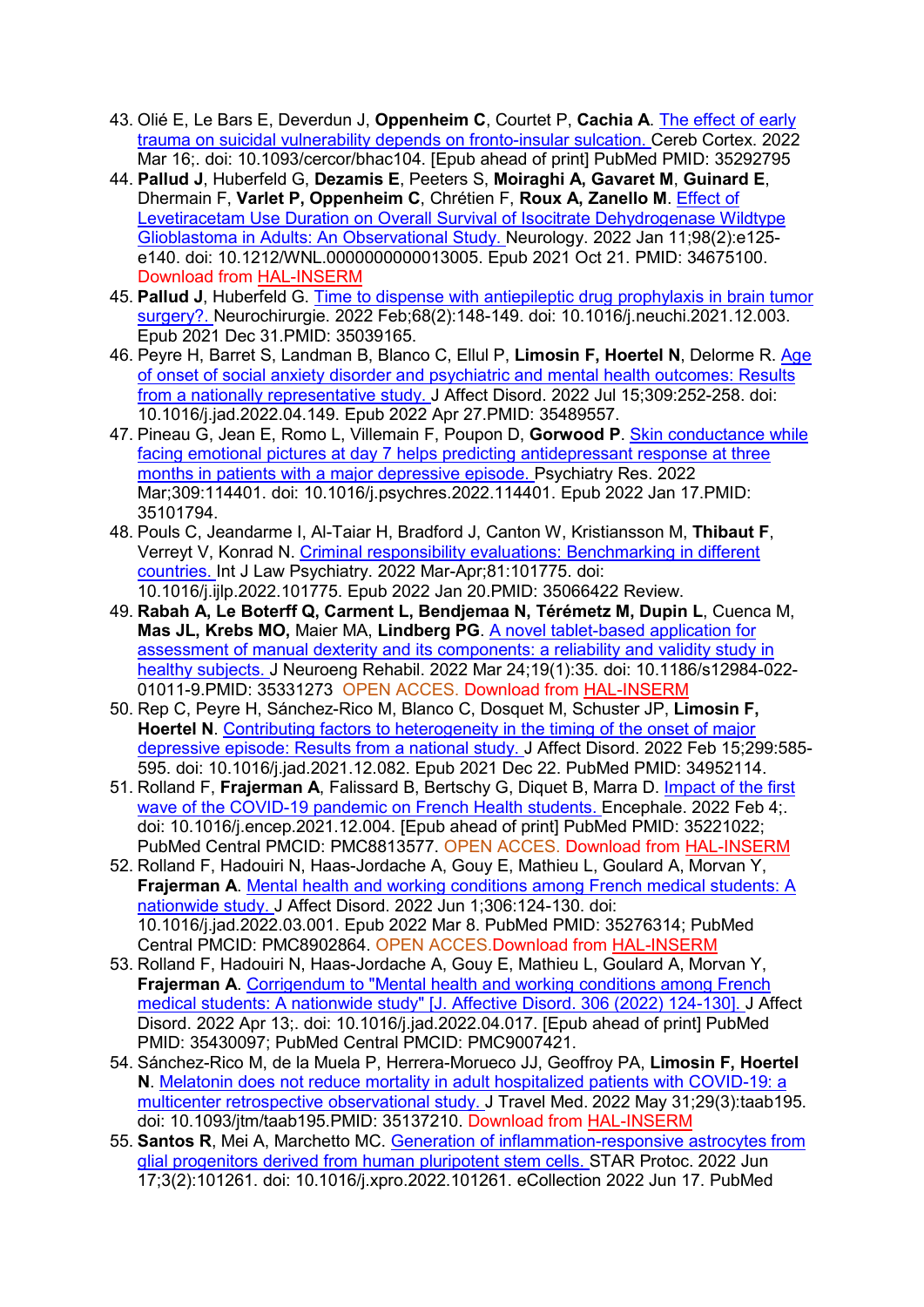PMID: 35313707; PubMed Central PMCID: PMC8933838. OPEN ACCES. Download from [HAL-INSERM](https://hal.archives-ouvertes.fr/hal-03616279)

- 56. Scanferla E, Pachoud B, **Gorwood P**. [Experiencing eight psychotherapy approaches](https://www.ncbi.nlm.nih.gov/pubmed/35133642/)  [devoted to eating disorders in a single-day workshop increases insight and motivation to](https://www.ncbi.nlm.nih.gov/pubmed/35133642/)  [engage in care: a pilot study. E](https://www.ncbi.nlm.nih.gov/pubmed/35133642/)at Weight Disord. 2022 Feb 8;. doi: 10.1007/s40519-022- 01365-y. [Epub ahead of print] PubMed PMID: 35133642.
- 57. Schirmbeck F, van der Burg NC, Blankers M, Vermeulen JM, McGuire P, Valmaggia LR, Kempton MJ, van der Gaag M, Riecher-Rössler A, Bressan RA, Barrantes-Vidal N, Nelson B, Amminger GP, McGorry P, Pantelis C, **Krebs MO**, Ruhrmann S, Sachs G, Rutten BPF, van Os J, Nordentoft M, Glenthøj B; EU-GEI [High Risk Study Group](https://pubmed.ncbi.nlm.nih.gov/34417795/)  Authors, Fusar-Poli P, de Haan L. [Impact of Comorbid Affective Disorders on](https://pubmed.ncbi.nlm.nih.gov/34417795/)  [Longitudinal Clinical Outcomes in Individuals at Ultra-high Risk for Psychosis.](https://pubmed.ncbi.nlm.nih.gov/34417795/) Schizophr Bull. 2022 Jan 21;48(1):100-110. doi: 10.1093/schbul/sbab088. PubMed PMID: 34417795; PubMed Central PMCID: PMC8781381. OPEN ACCES. Download from [HAL-](https://www.hal.inserm.fr/inserm-03324843)[INSERM](https://www.hal.inserm.fr/inserm-03324843)
- 58. Solé-Morata N, Baenas I, Etxandi M, Granero R, Forcales SV, Gené M, Barrot C, Gómez-Peña M, Menchón JM, **Ramoz N, Gorwood P**, Fernández-Aranda F, Jiménez-Murcia S. [The role of neurotrophin genes involved in the vulnerability to gambling](https://www.ncbi.nlm.nih.gov/pubmed/35484167/)  [disorder. S](https://www.ncbi.nlm.nih.gov/pubmed/35484167/)ci Rep. 2022 Apr 28;12(1):6925. doi: 10.1038/s41598-022-10391-w. PubMed PMID: 35484167; PubMed Central PMCID: PMC9051155. OPEN ACCES. Download from [HAL-INSERM](https://www.hal.inserm.fr/inserm-03658543)
- 59. Solmi et al (**Gorwood P** &, **Krebs MO)**. [Physical and mental health impact of COVID-19](https://www.ncbi.nlm.nih.gov/pubmed/34606810/)  [on children, adolescents, and their families: The Collaborative Outcomes study on Health](https://www.ncbi.nlm.nih.gov/pubmed/34606810/)  and Functioning during Infection Times - [Children and Adolescents \(COH-FIT-C&A\). J](https://www.ncbi.nlm.nih.gov/pubmed/34606810/) Affect Disord. 2022 Feb 15;299:367-376. doi: 10.1016/j.jad.2021.09.090. Epub 2021 Oct 2. PubMed PMID: 34606810; PubMed Central PMCID: PMC8486586. OPEN ACCES. Download from [HAL-INSERM](https://www.hal.inserm.fr/inserm-03541026)
- 60. Solmi et al (**Gorwood P** &, **Krebs MO)**. [The collaborative outcomes study on health and](https://www.ncbi.nlm.nih.gov/pubmed/34949568/)  [functioning during infection times in adults \(COH-FIT-Adults\): Design and methods of an](https://www.ncbi.nlm.nih.gov/pubmed/34949568/)  [international online survey targeting physical and mental health effects of](https://www.ncbi.nlm.nih.gov/pubmed/34949568/) the COVID-19 [pandemic. J](https://www.ncbi.nlm.nih.gov/pubmed/34949568/) Affect Disord. 2022 Feb 15;299:393-407. doi: 10.1016/j.jad.2021.07.048. Epub 2021 Jul 19. PubMed PMID: 34949568; PubMed Central PMCID: PMC8288233. OPEN ACCES. Download from [HAL-INSERM](https://www.hal.inserm.fr/inserm-03540986)
- 61. **Tauziède-Espariat A**, Chotard G, le Loarer F, Baud J, Azmani R, Dangouloff-Ros V, Boddaert N, Icher-de-Bouyn C, Gimbert E, Hasty L, Métais A, Chrétien F, **Varlet P**. [A](https://www.ncbi.nlm.nih.gov/pubmed/35115049/)  [novel LARGE1-AFF2 fusion expanding the molecular alterations associated with the](https://www.ncbi.nlm.nih.gov/pubmed/35115049/)  [methylation class of neuroepithelial tumors with PATZ1 fusions. A](https://www.ncbi.nlm.nih.gov/pubmed/35115049/)cta Neuropathol Commun. 2022 May 22. doi: 10.1007/s10014-022-00439-0. Online ahead of print. PMID: 35598201. OPEN ACCES. Download from [HAL-INSERM](https://www.hal.inserm.fr/inserm-03559885)
- 62. **Tauziède-Espariat A**, Siegfried A, Nicaise Y, Figarella-Branger D, Appay R, Senova S, Bochaton D, Hasty L, Martin A, Chrétien F, **Métais A, Varlet P**, Uro-Coste E. [A novel](https://www.ncbi.nlm.nih.gov/pubmed/35598201/)  [YAP1-MAML2 fusion in an adult supra-tentorial ependymoma, YAP1-fused. B](https://www.ncbi.nlm.nih.gov/pubmed/35598201/)rain Tumor Pathol. 2022 May 22;. doi: 10.1007/s10014-022-00439-0. [Epub ahead of print] PubMed PMID: 35598201.
- 63. **Térémetz M**, Garcia A, Hanneton S, Roby-Brami A, Roche N, Bensmail D, **Lindberg P**, Robertson JVG. [Improving upper-limb and trunk kinematics by interactive gaming in](https://www.ncbi.nlm.nih.gov/pubmed/34929355/)  [individuals with chronic stroke: a single-blinded RCT. A](https://www.ncbi.nlm.nih.gov/pubmed/34929355/)nn Phys Rehabil Med. 2022 May;65(3):101622. doi: 10.1016/j.rehab.2021.101622. Epub 2022 Feb 26.PMID: 34929355 Clinical Trial. Download from [HAL-INSERM](https://www.hal.inserm.fr/inserm-03520880)
- 64. Tougard C, **Galli T**, Goud B. [Contributions of Andrée Tixier-Vidal \(1923-2021\) to modern](https://www.ncbi.nlm.nih.gov/pubmed/35403224/)  [cell biology. B](https://www.ncbi.nlm.nih.gov/pubmed/35403224/)iol Cell. 2022 Apr 11;. doi: 10.1111/boc.202200020. [Epub ahead of print] PubMed PMID: 35403224. Download from [HAL-INSERM](https://www.hal.inserm.fr/inserm-03646960)
- 65. Trubetskoy et al (**Chaumette B**, **Kebir O**, **Thibaut F** & **Krebs MO)**. [Mapping genomic](https://www.ncbi.nlm.nih.gov/pubmed/35396580/)  [loci implicates genes and synaptic biology in schizophrenia. N](https://www.ncbi.nlm.nih.gov/pubmed/35396580/)ature. 2022 2022